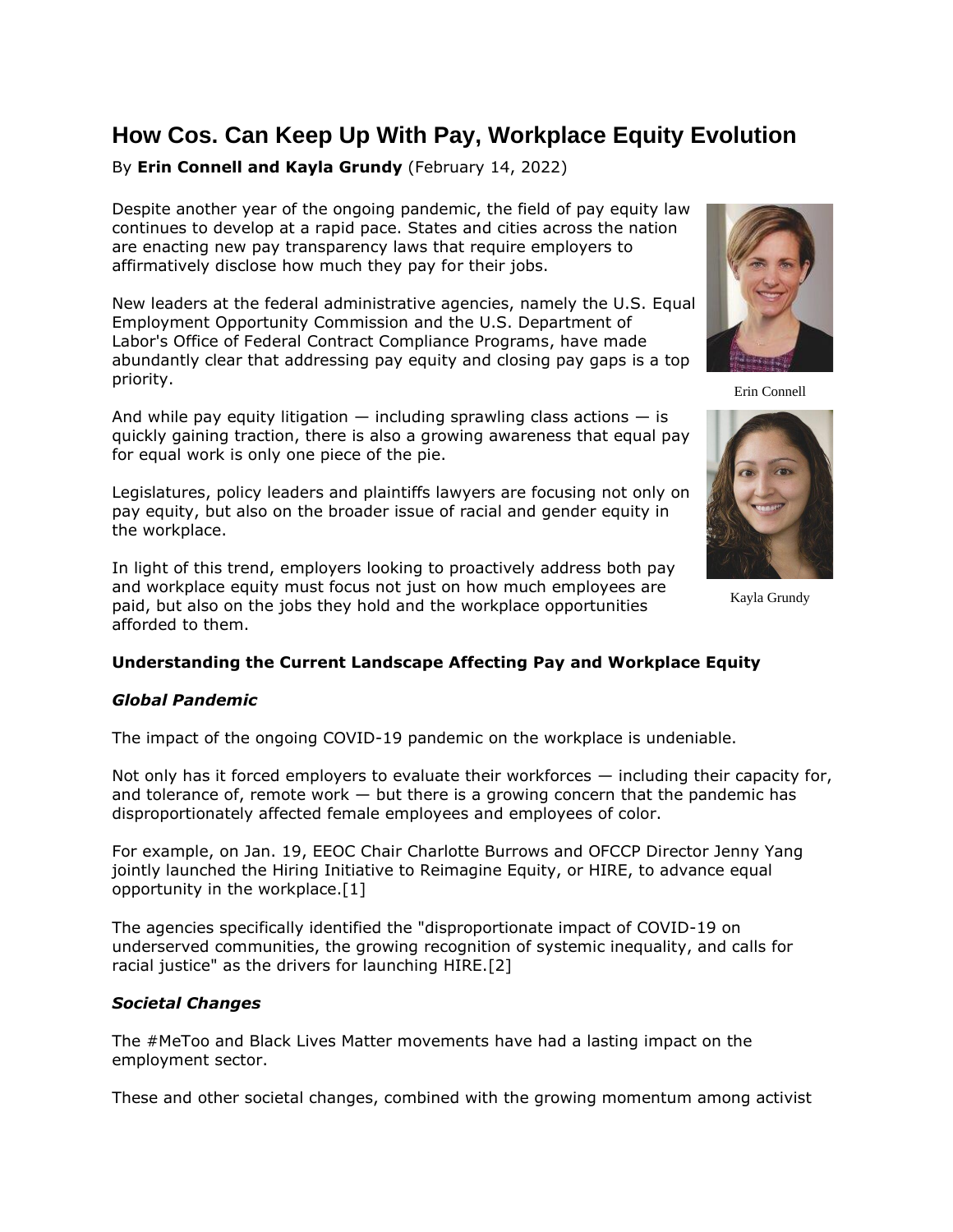shareholders, institutional investors and regulators on environmental, social and governance factors, have increased the pressure on employers to ensure pay equity and to reveal the demographic makeup of their workforce in public disclosures of diversity, equity and inclusion metrics, goals and achievements.

Employees, too, are emboldened by the ongoing social reckoning, as evidenced by the rise in employee walkouts, protests, and open letters or social media posts about their workplace environments.

Not only are employees demanding employers take action to address workplace equity issues, but many are leaving the workforce altogether: The U.S. [Bureau of Labor](https://www.law360.com/agencies/bureau-of-labor-statistics)  [Statistics](https://www.law360.com/agencies/bureau-of-labor-statistics) reports that more than 20 million Americans quit their jobs in the second half of 2021 in what has been dubbed the "Great Resignation."[3]

This dramatic shift in the labor market has not only created a spike in the war for talent, thereby increasing pressure on employers to demonstrate their commitment to racial and gender equity, but employees — and former employees — are more emboldened than ever to take action in the face of perceived workplace injustices.

# *Legislation*

On the legislative front, a wave of new pay transparency laws, including in California, Colorado, Connecticut, Maryland, New York City, Nevada, Rhode Island and Washington, now allow employees and applicants to learn not only what particular jobs pay, but also which jobs pay more than others.

These laws vary with respect to whether employers must disclose pay ranges for particular jobs on request or affirmatively. They also differ with respect to whether employers must disclose pay ranges to applicants only, or also to current employees seeking a promotion or transfer.

Given these differences, some multistate employers are adopting nationwide pay disclosure policies that aim to comply with all of them.

Other employers are going a step further by simply disclosing to all employees the pay ranges for their jobs.

Colorado's law, which already has faced legal challenges, requires the most significant disclosures: It not only mandates disclosure of pay ranges to both applicants and employees, but it also contains a significant disclosure requirement for job opportunities and promotions.[4]

With respect to pay, for any job that can be performed in the state of Colorado, including remote jobs, the law requires employers to include the wage rate or range, a general description of other compensation and a general description of all benefits on job postings — not simply to applicants or candidates who have applied for a position or participated in an interview, as several other state statutes now require.[5]

Additionally, employers must make reasonable efforts to notify Colorado-based employees of any promotional opportunities taking place anywhere within the company. And, if the job opportunity can be performed in Colorado, the notice to Colorado-based employees must include the same pay and benefits information required for job postings.[6]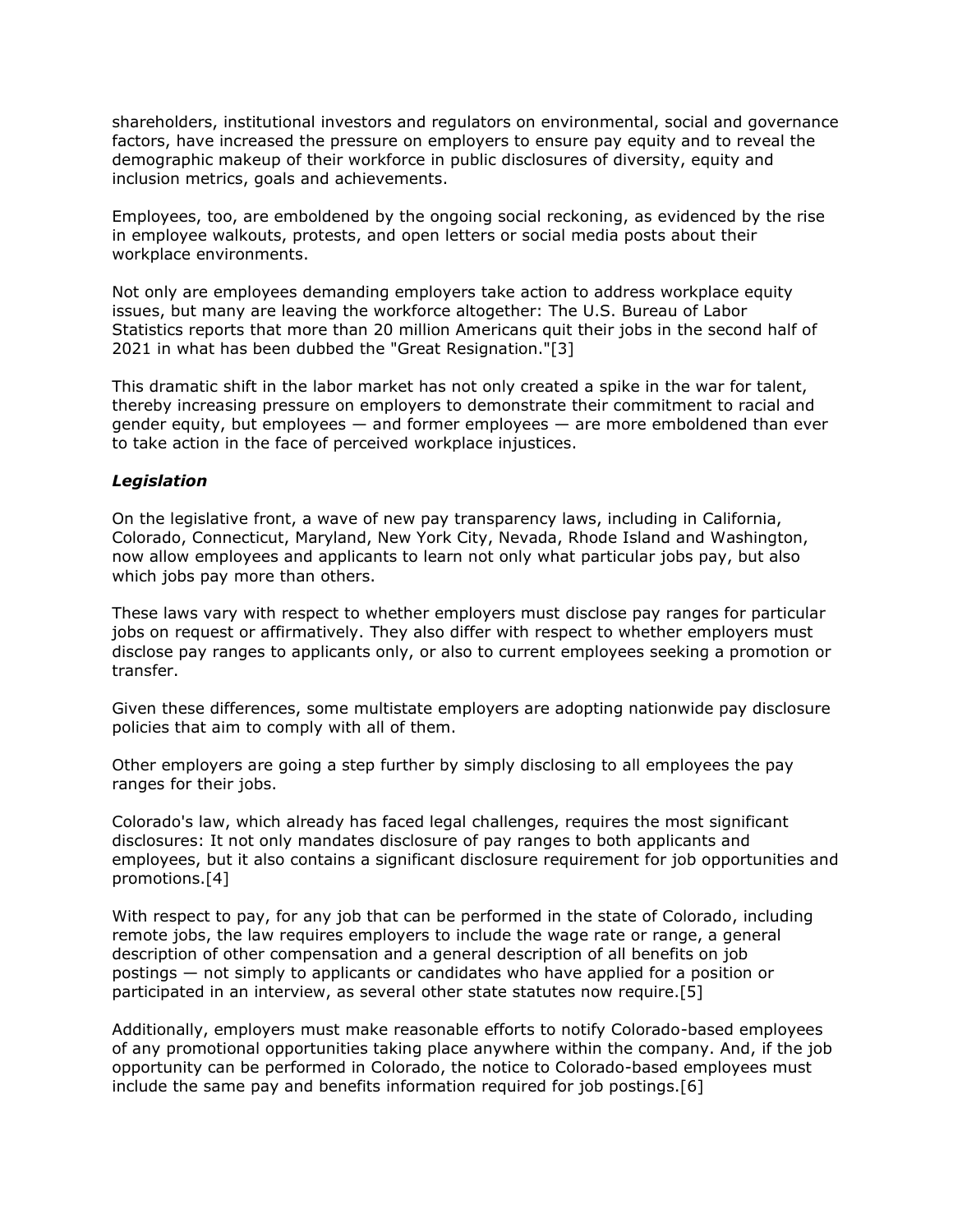New York City already has followed Colorado's lead with respect to the pay range disclosure requirement for job postings with a new law that becomes effective on May 15.[7]

And while no other jurisdictions have yet enacted a similar requirement with respect to promotional opportunities, the broader trend of pay and job transparency reflects a growing desire to make it easier for applicants and employees to evaluate their own compensation both as compared to peers and to the market.

#### *Government Agencies*

The amalgamation of these influential trends has not been lost on state and federal agencies.

In California, for example, the Department of Fair Employment and Housing, or DFEH, has initiated several broad-based investigations involving extensive discovery, both with and without an individual claimant.

The DFEH also has been playing a more active role in litigation.

For example, Riot Games Inc. recently settled McCracken v. Riot Games, a discrimination and harassment class action brought by female employees in the Los Angeles County Superior Court, for \$100 million, following an online blog post chronicling alleged unfair treatment of women at the company.[8]

Initially, the plaintiffs and Riot Games agreed to a \$10 million settlement in 2019, but the DFEH blocked that settlement, claiming the women could be entitled to more than \$400 million.

The DFEH later endorsed the \$100 million settlement, stating that the

historic agreement reflects California's commitment to strategic and effective government enforcement of the State's robust equal-pay, anti-discrimination, and antiharassment laws.[9]

The DFEH has taken a similar approach to ongoing litigation against [Activision Blizzard Inc.](https://www.law360.com/companies/activision-blizzard-inc)

When Activision and the EEOC agreed to [settle](https://www.law360.com/articles/1425752) allegations of classwide sexual harassment and discrimination for \$18 million in September 2021 before the [U.S. District Court for the](https://www.law360.com/agencies/u-s-district-court-for-the-central-district-of-california)  [Central District of California,](https://www.law360.com/agencies/u-s-district-court-for-the-central-district-of-california) the DFEH attempted to block that settlement as well, claiming it could interfere with a separate lawsuit by the DFEH against Activision.[10]

Although the court denied the DFEH's attempt to stop the settlement in December 2021, the agency filed a notice of appeal on Jan. 7.[11]

At the federal level, the EEOC and OFCCP also remain focused on pay equity and closing gender and racial pay gaps.

Although Charlotte Burrows has been the EEOC chair since January 2021, she will not have a Democratic majority on the commission until July 2022, after which time we may see new EEOC policy initiatives.

And while the EEOC has been without a Senate-approved general counsel since March 2021, the agency nevertheless has continued to pursue pay equity cases, as illustrated by the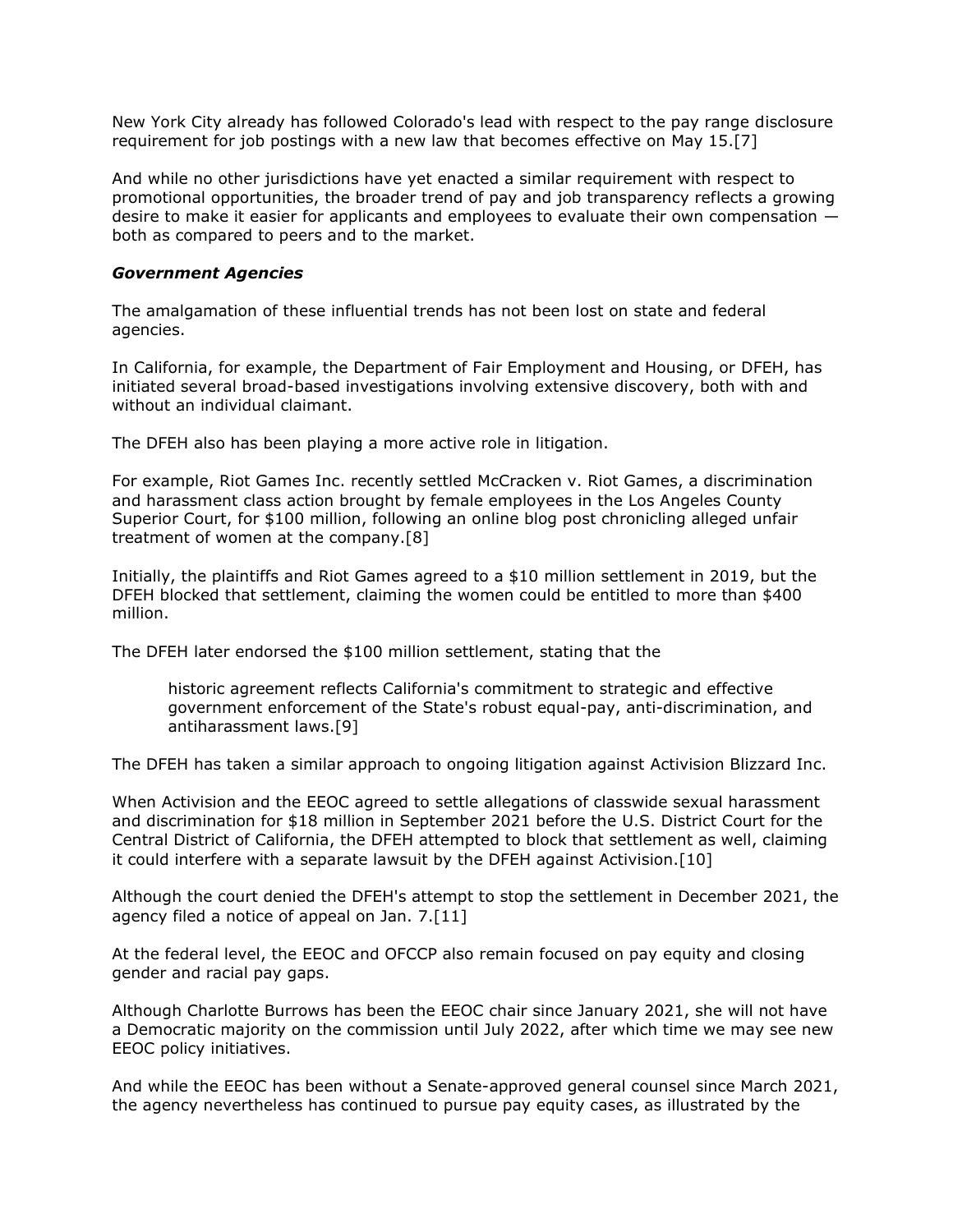EEOC's [request](https://www.law360.com/employment-authority/articles/1461838/eeoc-asks-to-join-us-women-s-soccer-pay-bias-appeal) to the [U.S. Court of Appeals for the Ninth Circuit](https://www.law360.com/agencies/u-s-court-of-appeals-for-the-ninth-circuit) on Feb. 3 to participate in oral arguments in Morgan v. [U.S. Soccer Federation Inc.](https://www.law360.com/companies/united-states-soccer-federation-inc), the American women soccer players' attempt to reinstate their equal pay claims against the U.S. Soccer Federation.

The EEOC has also expressed interest in renewing or revising the collection of pay data as a component of employers' EEO-1 reports, which was initially enacted by Yang when she was EEOC chair, before it was discontinued during the Trump administration.

Burrows and Yang have already teamed up with respect to the HIRE initiative in January, and it seems likely the agencies will continue to collaborate going forward.

Given Yang's leadership, we expect to see other pay-related developments at OFCCP in the near future.

# *Litigation*

Employers are already seeing these trends play out in litigation, particularly in broad-based class and collective actions.

For example, the lawsuits against Riot Games and Activision involve incredibly broad sets of allegations that attack every aspect of both pay and workplace equity.

They also exemplify how private plaintiffs and government agencies can each play active roles in both the litigation and settlement processes.

Other large class or collective action pay equity suits are currently pending around the country, including against large employers such as [Google LLC,](https://www.law360.com/companies/google-llc) The Walt Disney Co., [Nike](https://www.law360.com/companies/nike-inc)  [Inc.](https://www.law360.com/companies/nike-inc), Hewlett Packard Enterprise Co. and [Goldman Sachs Group Inc.](https://www.law360.com/companies/the-goldman-sachs-group-inc)

#### **Practical Steps Employers Should Consider**

For employers looking to stay ahead of the current litigation and legislative developments when it comes to pay equity, a holistic, proactive approach is best, including analyzing not only how much employees are paid, but also how they come to hold the jobs they do, how they advance within the company, and the overall employment policies and practices that ultimately result in the compensation earned.

Some concrete and practical steps are outlined below.

#### *Develop a process for staying on top of new laws and legislation.*

Pay equity and pay transparency laws are changing rapidly. The sooner an employer learns about new requirements, the more runway it gives itself to adapt.

Particularly for multijurisdictional employers that may be subject to different requirements for different employees, permitting more time to determine internally how best to implement new compliance requirements is key.

#### *Conduct regular, robust and privileged pay equity analyses.*

These analyses can assist employers in identifying areas where further research may be required, whether any adjustments may be appropriate to their systems and/or employee pay, and whether additional training resources should be deployed and to whom.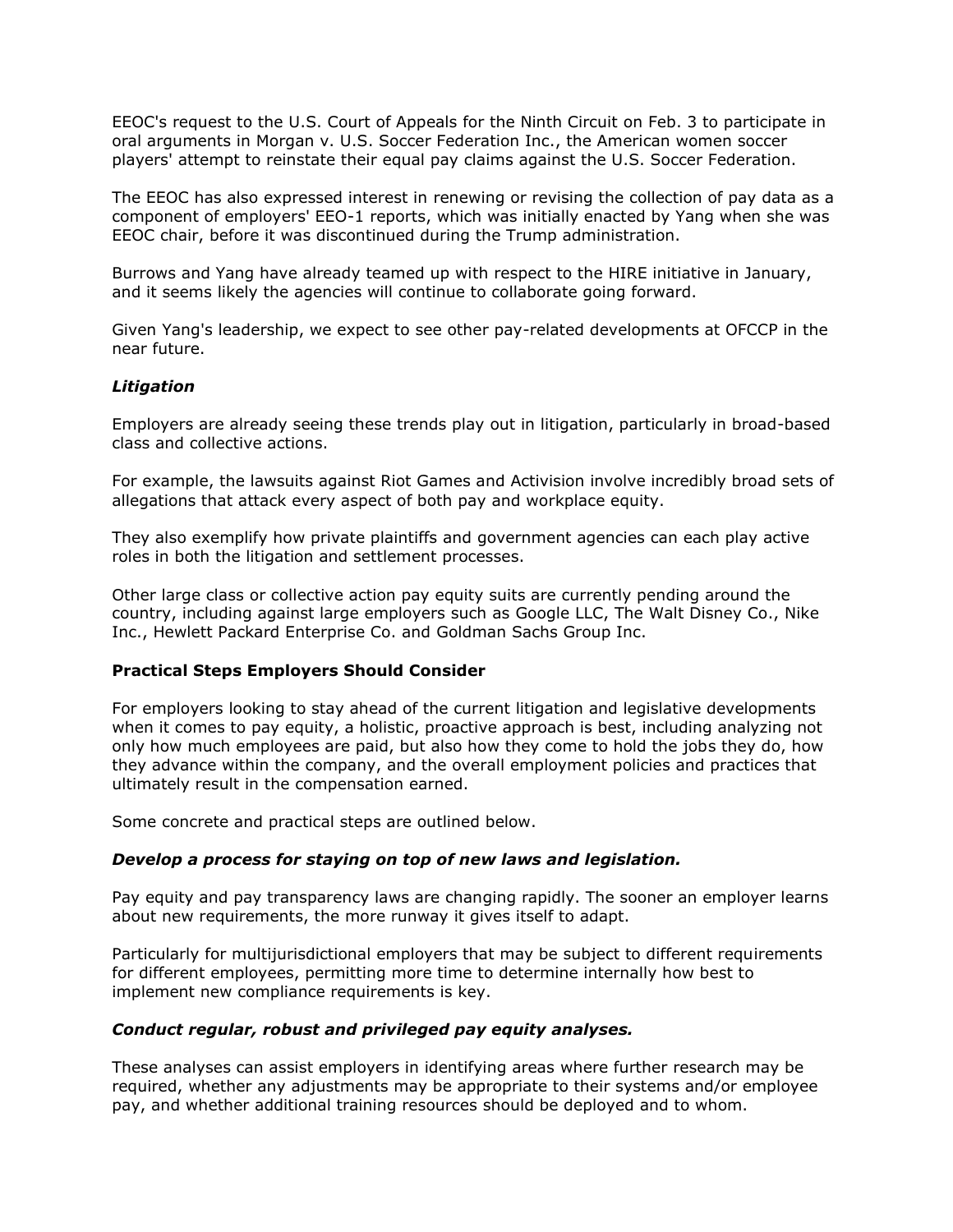Given the complex legal landscape, legal counsel should direct such analyses under privilege to facilitate legal advice and help assess risk.

# *Expand privileged analyses to cover more than pay equity.*

One goal of most pay equity analyses it to ensure employees are paid equitably for similar work. But other employment practices not directly implicated in a pay equity analysis, such as promotions or job leveling practices, may also need auditing to determine if they are resulting in inequitable outcomes, including compensation.

Particularly in today's landscape, employers should consider expanding their internal analyses to include other employment practices, such as performance ratings or reviews, job classification systems and promotions.

# *Evaluate and document starting pay decisions.*

In this new era of wage range disclosures, focusing on starting pay is more important than ever.

Savvy employers are thinking ahead on how issues like negotiations, fluctuating labor markets and acquisitions may affect their compensation systems and pay equity efforts, and they are developing reliable and scalable processes for documenting starting pay decisions.

#### *Develop a thoughtful, prompt and thorough investigations process.*

As pay equity laws and litigation gain traction, so does employee awareness of pay equity. It therefore is no surprise that internal complaints and inquiries by employees about their pay are on the rise.

To ensure employees are paid competitively and fairly and to avoid internal inquiries advancing to litigation, companies should develop a thorough, thoughtful investigation process, keeping in mind it should be privileged, consistent and scalable.

#### *Invest in robust training for pay, promotion and performance decision makers.*

Ensuring pay decision makers adhere to compensation policies and practices, as well as have awareness and understanding of the potential impacts of their pay decisions, is another avenue to proactively address any issues or concerns before they arise.

#### **Conclusion**

Pay equity developments have not slowed during the pandemic, and are rapidly expanding as 2022 unfolds.

The past year brought significant developments in pay equity litigation and an invigorated push for greater pay transparency.

In this ever-evolving environment, employers that take steps to analyze their overall compensation systems and related employment practices, in addition to conducting privileged pay equity analyses, are best positioned to stay ahead of the curve.